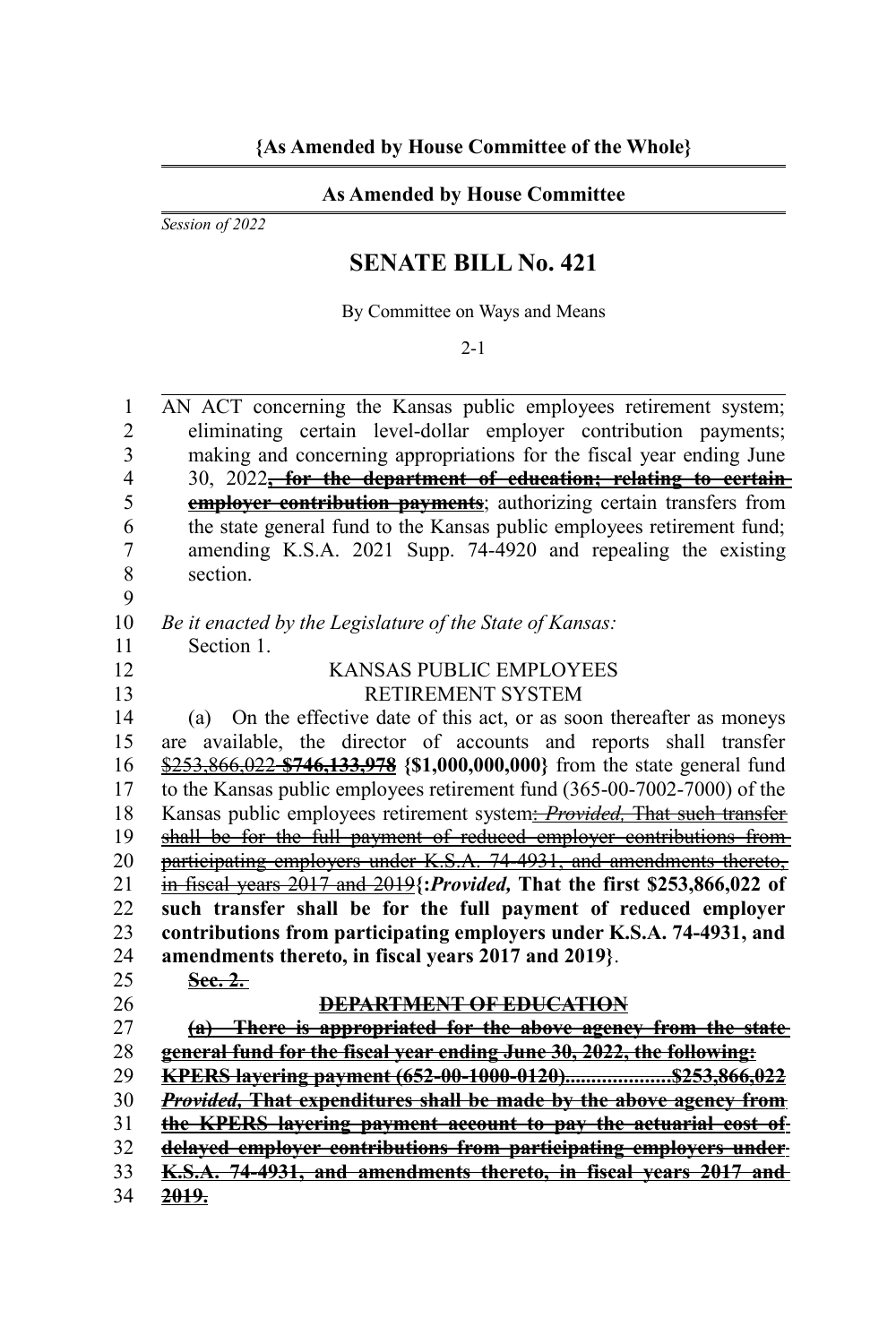Sec. 2. **3. {2.}** K.S.A. 2021 Supp. 74-4920 is hereby amended to read as follows: 74-4920. (1) (a) Upon the basis of each annual actuarial valuation and appraisal as provided for in K.S.A.  $74-4908(3)(a)$ , and amendments thereto, the board shall certify, on or before July 15 of each year, to the division of the budget in the case of the state and to the agent for each other participating employer an actuarially determined estimate of the rate of contribution which *that* will be required, together with all accumulated contributions and other assets of the system, to be paid by each such participating employer to pay all liabilities which *that* shall exist or accrue under the system, including amortization of the actuarial accrued liability as determined by the board. The board shall determine the actuarial cost method to be used in annual actuarial valuations, to determine the employer contribution rates that shall be certified by the board. Such certified rate of contribution, amortization methods and periods and actuarial cost method shall be based on the standards set forth in K.S.A. 74-4908(3)(a), and amendments thereto, and shall not be based on any other purpose outside of the needs of the system. 1 2 3 4 5 6 7 8 9 10 11 12 13 14 15 16 17

(b) (i) For employers affiliating on and after January 1, 1999, upon the basis of an annual actuarial valuation and appraisal of the system conducted in the manner provided for in K.S.A. 74-4908, and amendments thereto, the board shall certify, on or before July 15 of each year to each such employer an actuarially determined estimate of the rate of contribution which *that* shall be required to be paid by each such employer to pay all of the liabilities which *that* shall accrue under the system from and after the entry date as determined by the board, upon recommendation of the actuary. Such rate shall be termed the employer's participating service contribution and shall be uniform for all participating employers. Such additional liability shall be amortized as determined by the board. For all participating employers described in this section, the board shall determine the actuarial cost method to be used in annual actuarial valuations to determine the employer contribution rates that shall be certified by the board. 18 19 20 21 22 23 24 25 26 27 28 29 30 31 32

(ii) The board shall determine for each such employer separately an amount sufficient to amortize all liabilities for prior service costs-which *that* shall have accrued at the time of entry into the system. On the basis of such determination the board shall annually certify to each such employer separately an actuarially determined estimate of the rate of contribution which *that* shall be required to be paid by that employer to pay all of the liabilities for such prior service costs. Such rate shall be termed the employer's prior service contribution. 33 34 35 36 37 38 39 40

(2) The division of the budget and the governor shall include in the budget and in the budget request for appropriations for personal services the sum required to satisfy the state's obligation under this act as certified 41 42 43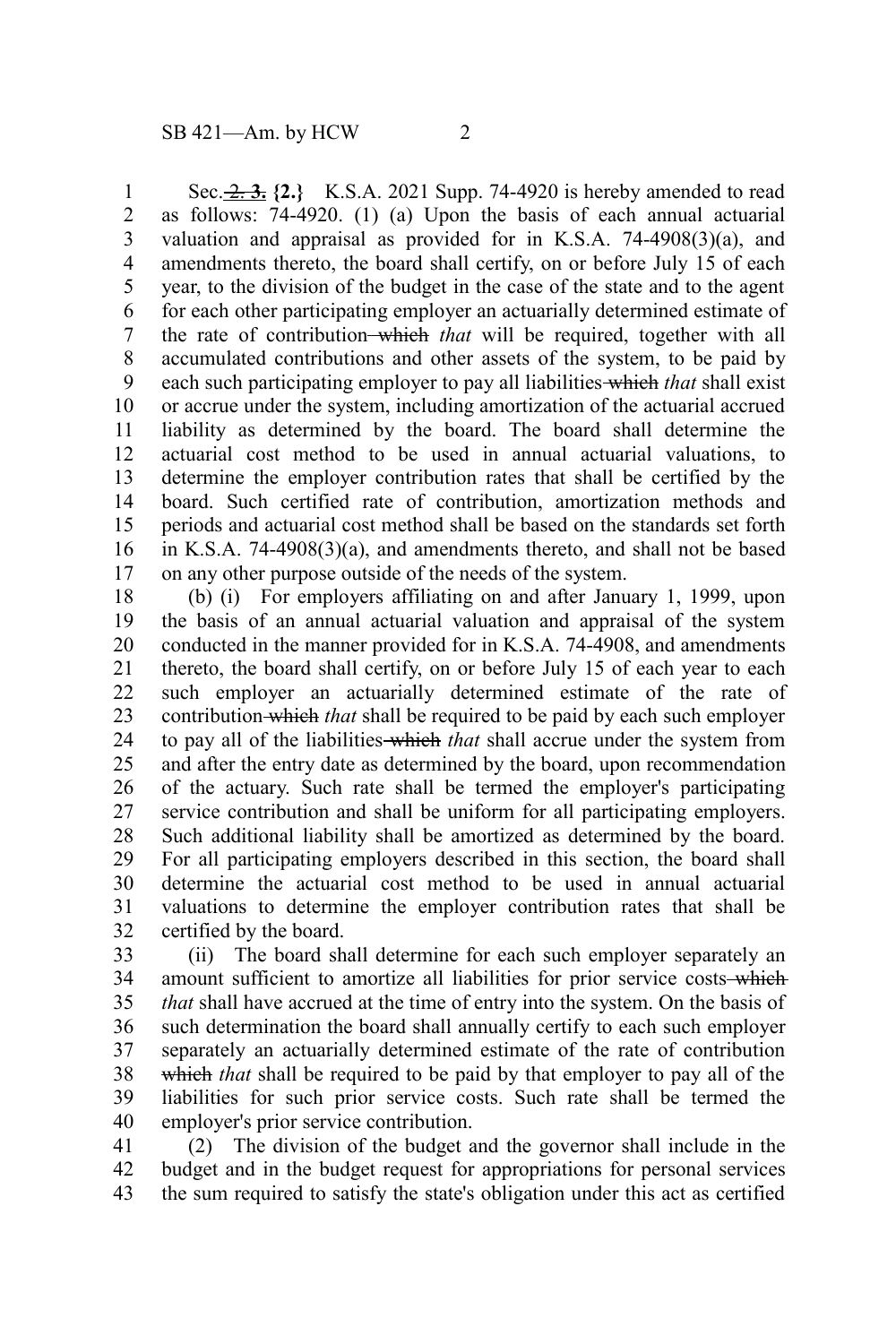by the board and shall present the same to the legislature for allowance and appropriation. 1 2

(3) Each other participating employer shall appropriate and pay to the system a sum sufficient to satisfy the obligation under this act as certified by the board. 3 4 5

(4) Each participating employer is hereby authorized to pay the employer's contribution from the same fund that the compensation for which such contribution is made is paid from or from any other funds available to it for such purpose. Each political subdivision, other than an instrumentality of the state, which *that* is by law authorized to levy taxes for other purposes, may levy annually at the time of its levy of taxes, a tax which *that* may be in addition to all other taxes authorized by law for the purpose of making its contributions under this act and, in the case of cities and counties, to pay a portion of the principal and interest on bonds issued under the authority of K.S.A. 12-1774, and amendments thereto, by cities located in the county, which tax, together with any other fund available, shall be sufficient to enable it to make such contribution. In lieu of levying the tax authorized in this subsection, any taxing subdivision may pay such costs from any employee benefits contribution fund established pursuant to K.S.A. 12-16,102, and amendments thereto. Each participating employer which *that* is not by law authorized to levy taxes as described above, but which *that* prepares a budget for its expenses for the ensuing year and presents the same to a governing body which *that* is authorized by law to levy taxes as described above, may include in its budget an amount sufficient to make its contributions under this act which may be in addition to all other taxes authorized by law. Such governing body to which the budget is submitted for approval, may levy a tax sufficient to allow the participating employer to make its contributions under this act, which tax, together with any other fund available, shall be sufficient to enable the participating employer to make the contributions required by this act. 6 7 8 9 10 11 12 13 14 15 16 17 18 19 20 21 22 23 24 25 26 27 28 29 30

(5) (a) The rate of contribution certified to a participating employer as provided in this section shall apply during the fiscal year of the participating employer which *that* begins in the second calendar year following the year of the actuarial valuation. 31 32 33 34

(b) (i) Except as specifically provided in this section, for fiscal years commencing in calendar year 1996 and in each subsequent calendar year, the rate of contribution certified to the state of Kansas shall in no event exceed the state's contribution rate for the immediately preceding fiscal year by more than 0.2% of the amount of compensation upon which members contribute during the period. 35 36 37 38 39 40

(ii) Except as specifically provided in this subsection, for the fiscal years commencing in the following calendar years, the rate of contribution certified to the state of Kansas and to the participating employers under 41 42 43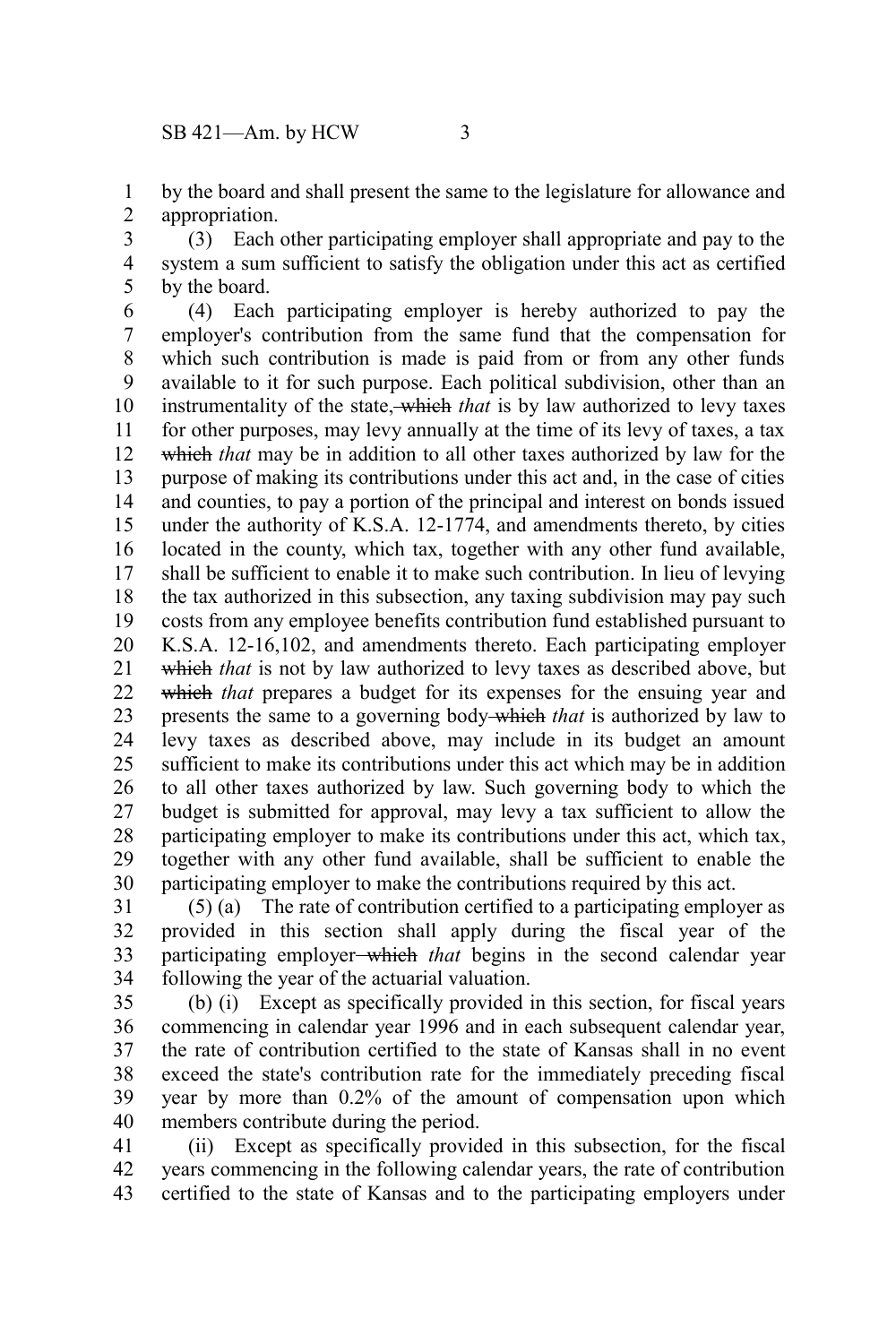K.S.A. 74-4931, and amendments thereto, shall in no event exceed the state's contribution rate for the immediately preceding fiscal year by more than the following amounts expressed as a percentage of compensation upon which members contribute during the period: (A) For the fiscal year commencing in calendar years 2010 through 2012, an amount not to exceed more than 0.6% of the amount of the immediately preceding fiscal year; (B) for the fiscal year commencing in calendar year 2013, an amount not to exceed more than 0.9% of the amount of the immediately preceding fiscal year; (C) for the fiscal year commencing in calendar year 2014, an amount not to exceed more than 1% of the amount of the immediately preceding fiscal year; (D) for the fiscal year commencing in calendar year 2015, the employer rate of contribution shall be 10.91%; (E) for the fiscal year commencing in calendar year 2016, the employer rate of contribution shall be 10.81%, except as provided by section 37(b) of chapter 54 of 2017 Session Laws of Kansas, and amendments thereto, for the participating employers under K.S.A. 74-4931, and amendments thereto; (F) for the fiscal year commencing in calendar year 2017, the employer rate of contribution shall be 12.01% and for participating employers under K.S.A. 74-4931, and amendments thereto, an additional percentage of compensation corresponding to the level dollar repayment amount certified by the board pursuant to subsection  $(17)$ ; (G) for the fiscal year commencing in calendar year 2021, the employer rate of contribution shall be 13.33%; (H) for the fiscal year commencing in calendar year 2022, the employer rate of contribution shall be 13.11%; and (I) in each subsequent calendar year, an amount not to exceed more than 1.2% of the amount of the immediately preceding fiscal year-and for participating employersunder K.S.A. 74-4931, and amendments thereto, an additional percentage of compensation corresponding to the level dollar repayment amount certified by the board pursuant to subsections (17) and (18). 1 2 3 4 5 6 7 8 9 10 11 12 13 14 15 16 17 18 19 20 21 22 23 24 25 26 27 28 29

(iii) Except as specifically provided in this section, for fiscal years commencing in calendar year 1997 and in each subsequent calendar year, the rate of contribution certified to participating employers other than the state of Kansas shall in no event exceed such participating employer's contribution rate for the immediately preceding fiscal year by more than 0.15% of the amount of compensation upon which members contribute during the period. 30 31 32 33 34 35 36

(iv) Except as specifically provided in this subsection, for the fiscal years commencing in the following calendar years, the rate of contribution certified to participating employers other than the state of Kansas shall in no event exceed the contribution rate for such employers for the immediately preceding fiscal year by more than the following amounts expressed as a percentage of compensation upon which members contribute during the period: (A) For the fiscal year commencing in 37 38 39 40 41 42 43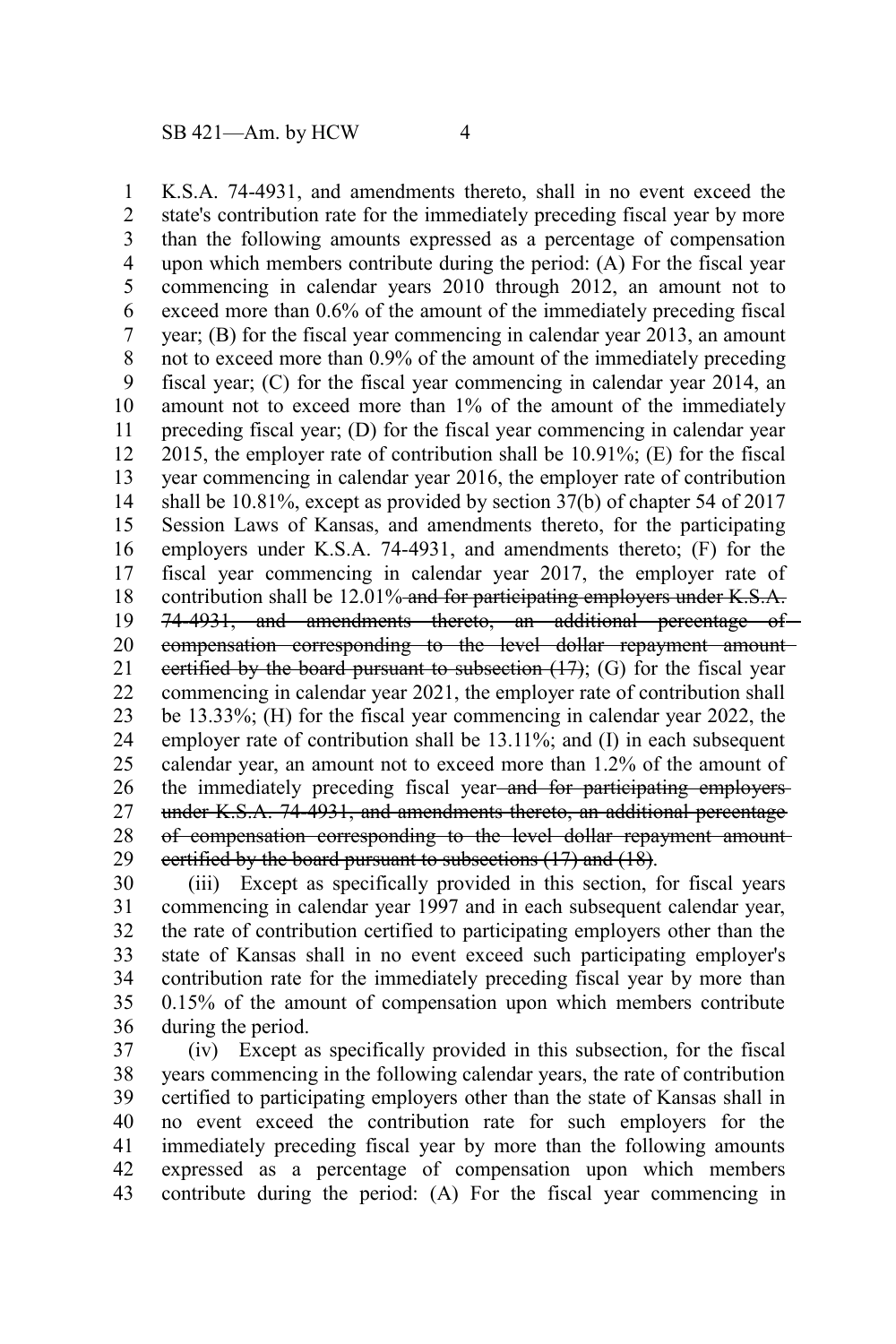calendar years 2010 through 2013, an amount not to exceed more than 0.6% of the amount of the immediately preceding fiscal year; (B) for the fiscal year commencing in calendar year 2014, an amount not to exceed more than 0.9% of the amount of the immediately preceding fiscal year; (C) for the fiscal year commencing in calendar year 2015, an amount not to exceed more than 1% of the amount of the immediately preceding fiscal year; (D) for the fiscal year commencing in calendar year 2016, an amount not to exceed more than 1.1% of the amount of the immediately preceding fiscal year; and (E) for the fiscal year commencing in calendar year 2017, and in each subsequent calendar year, an amount not to exceed more than 1.2% of the amount of the immediately preceding fiscal year. 1 2 3 4 5 6 7 8 9 10 11

(v) As part of the annual actuarial valuation, there shall be a separate employer rate of contribution calculated for the state of Kansas, a separate employer rate of contribution calculated for participating employers under K.S.A. 74-4931, and amendments thereto, a combined employer rate of contribution calculated for the state of Kansas and participating employers under K.S.A. 74-4931, and amendments thereto, and a separate employer rate of contribution calculated for all other participating employers. 12 13 14 15 16 17 18

(vi) There shall be a combined employer rate of contribution certified to the state of Kansas and participating employers under K.S.A. 74-4931, and amendments thereto. There shall be a separate employer rate of contribution certified to all other participating employers. 19 20 21 22

(vii) If the combined employer rate of contribution calculated for the state of Kansas and participating employers under K.S.A. 74-4931, and amendments thereto, is greater than the separate employer rate of contribution for the state of Kansas, the difference in the two rates applied to the actual payroll of the state of Kansas for the applicable fiscal year shall be calculated. This amount shall be certified by the board for deposit as additional employer contributions to the retirement benefit accumulation reserve for the participating employers under K.S.A. 74- 4931, and amendments thereto. 23 24 25 26 27 28 29 30 31

(6) The actuarial cost of any legislation enacted in the 1994 session of the Kansas legislature will be included in the June 30, 1994, actuarial valuation in determining contribution rates for participating employers. 32 33 34

(7) The actuarial cost of the provisions of K.S.A. 74-4950i, and amendments thereto, will be included in the June 30, 1998, actuarial valuation in determining contribution rates for participating employers. The actuarial accrued liability incurred for the provisions of K.S.A. 74- 4950i, and amendments thereto, shall be amortized over 15 years. 35 36 37 38 39

(8) Except as otherwise provided by law, the actuarial cost of any legislation enacted by the Kansas legislature, except the actuarial cost of K.S.A. 74-49,114a, and amendments thereto, shall be in addition to the employer contribution rates certified for the employer contribution rate in 40 41 42 43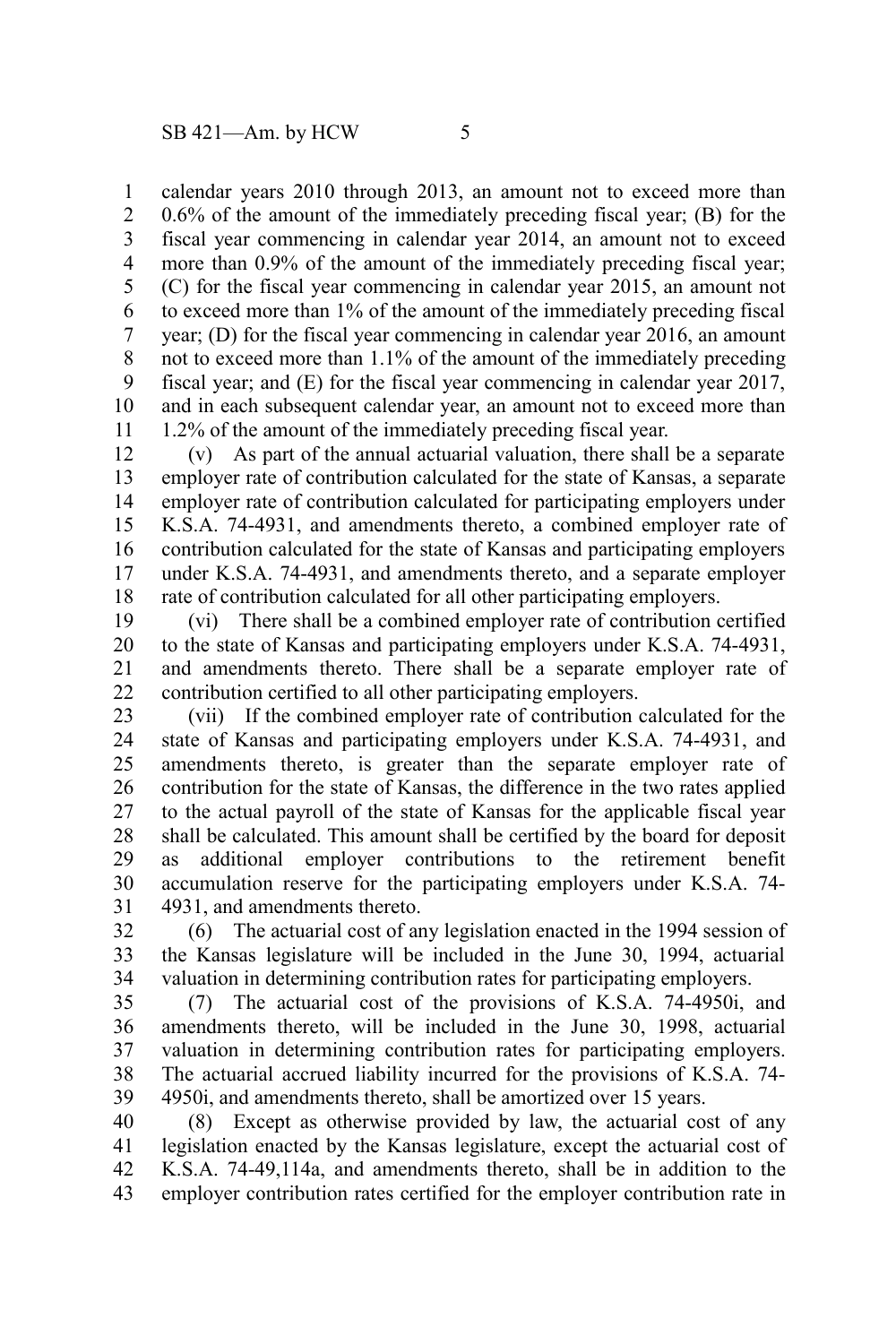the fiscal year immediately following such enactment. Such actuarial cost shall be determined by the qualified actuary employed or retained by the system pursuant to K.S.A. 74-4908, and amendments thereto, and reported to the system and the joint committee on pensions, investments and benefits. 1 2 3 4 5

(9) Notwithstanding the provisions of subsection (8), the actuarial cost of the provisions of K.S.A. 74-49,109 et seq., and amendments thereto, shall be first reflected in employer contribution rates effective with the first day of the first payroll period for the fiscal year 2005. The actuarial accrued liability incurred for the provisions of K.S.A. 74-49,109 et seq., and amendments thereto, shall be amortized over 10 years. 6 7 8 9 10 11

(10) The cost of the postretirement benefit payment provided pursuant to the provisions of K.S.A. 74-49,114b, and amendments thereto, for retirants other than local retirants as described in subsection (11) or insured disability benefit recipients shall be paid in the fiscal year commencing on July 1, 2007. 12 13 14 15 16

(11) The actuarial accrued liability incurred for the provisions of K.S.A. 74-49,114b, and amendments thereto, for the KPERS local group and retirants who were employees of local employers which *that* affiliated with the Kansas police and firemen's retirement system shall be amortized over 10 years. 17 18 19 20 21

(12) The cost of the postretirement benefit payment provided pursuant to the provisions of K.S.A. 74-49,114c, and amendments thereto, for retirants other than local retirants as described in subsection (13) or insured disability benefit recipients shall be paid in the fiscal year commencing on July 1, 2008. 22 23 24 25 26

(13) The actuarial accrued liability incurred for the provisions of K.S.A. 74-49,114c, and amendments thereto, for the KPERS local group and retirants who were employees of local employers which *that* affiliated with the Kansas police and firemen's retirement system shall be amortized over 10 years. 27 28 29 30 31

(14) The board with the advice of the actuary may fix the contribution rates for participating employers joining the system after one year from the first entry date or for employers who exercise the option contained in K.S.A. 74-4912, and amendments thereto, at rates different from the rate fixed for employers joining within one year of the first entry date. 32 33 34 35 36

(15) Employer contributions shall in no way be limited by any other act which *that* now or in the future establishes or limits the compensation of any member. 37 38 39

(16) Notwithstanding any provision of law to the contrary, each participating employer shall remit quarterly, or as the board may otherwise provide, all employee deductions and required employer contributions to the executive director for credit to the Kansas public employees retirement 40 41 42 43